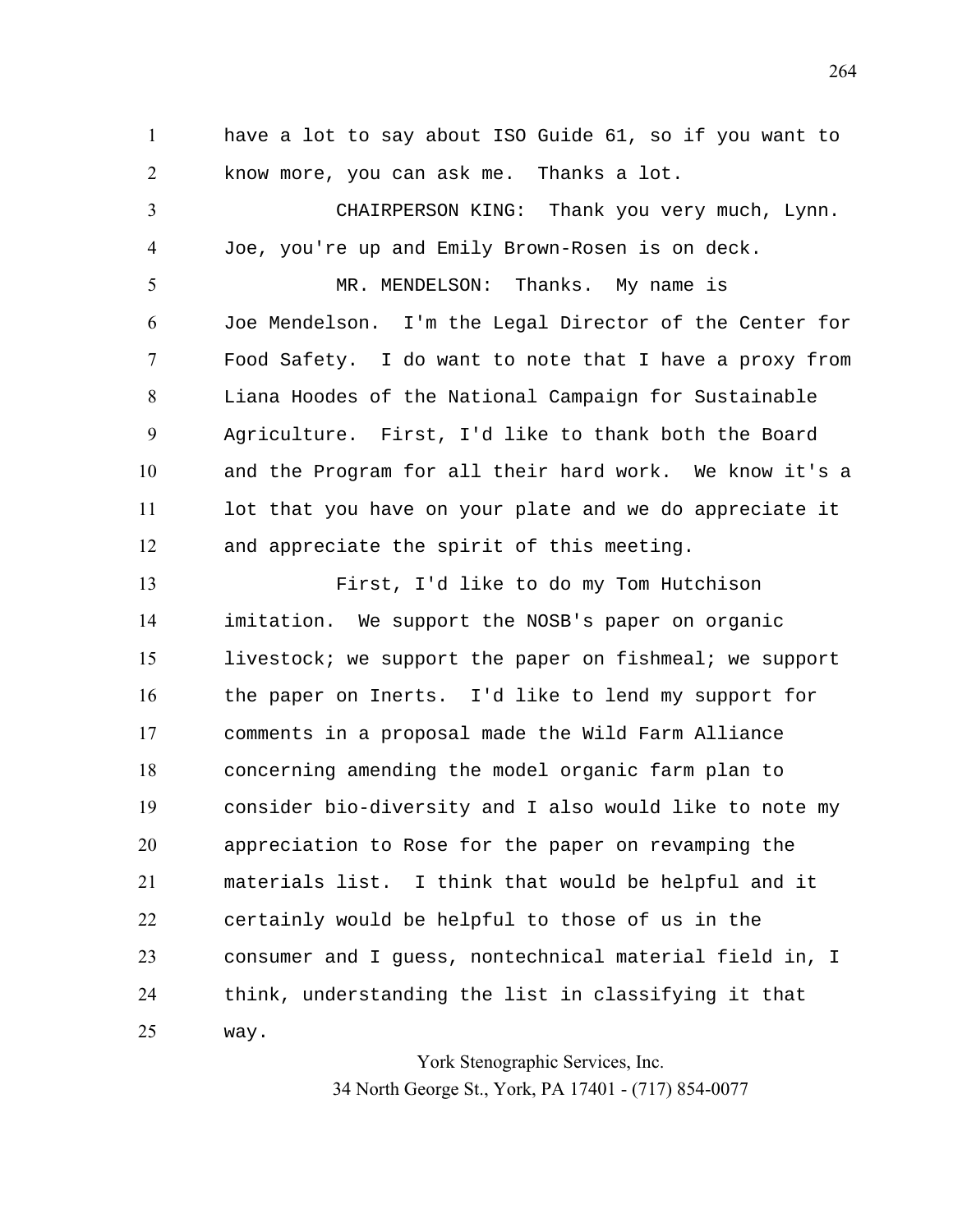More specifically, consumers expect and need clarity, I think, on when the term "organic" is used in a principle display panel and unfortunately, I think in the discussion of the Scope paper, we really didn't get that clarity today and unfortunately, we didn't really have time to hear from the Program about what they -- how they view that issue. It was certainly a part of the directives and I think needs clarity and I hope at least we can revisit that later in the meeting. I think it's important to consider, though, in the Scope issue that there's a split in the authority or the scope of authority to set standards and the scope of authority to enforce. And by that I mean the scope to set standards in the Act clearly goes to agricultural products. And so, you know, follow that there's also -- I think I have six minutes, so Kim, so I have a --

York Stenographic Services, Inc. 34 North George St., York, PA 17401 - (717) 854-0077 MS. DIETZ: I didn't hear you say proxy. 18 MR. MENDELSON: Proxy. There is authority to enforce the term "organic", I'd say not the seal on agricultural products. The misuse of label goes to the term "organic", not the use of the seal. But if you play that out, you have specific standards that we might need on agricultural product that are not yet in place. It's been identified. Fish, for example; it's certainly our feeling that at that situation those standards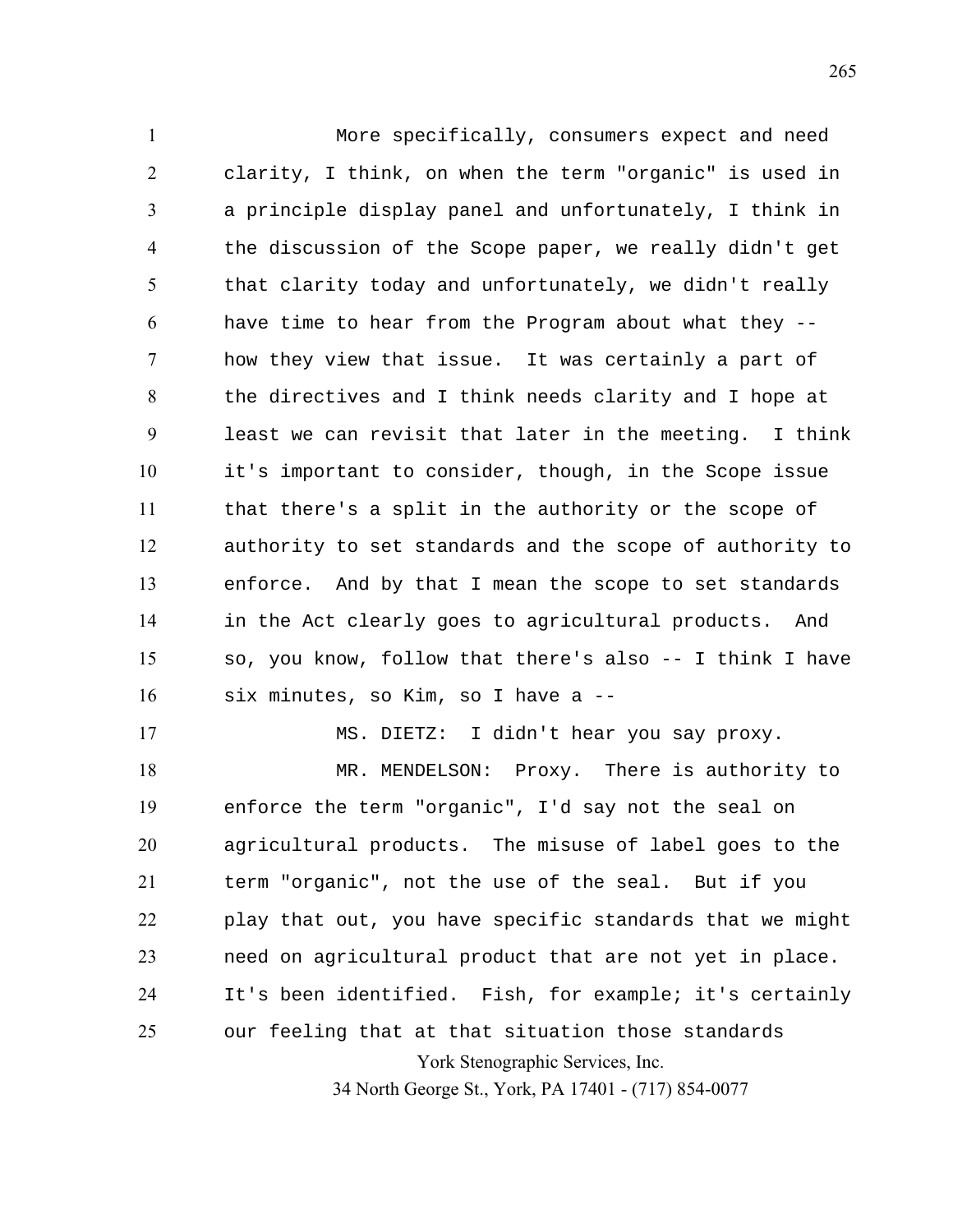haven't been set, that a label "organic" or the term "organic" should not be used on that product. That's a misuse of the term "organic" and there's clearly authority to enforce the misuse of that term "organic." Pulling the seal off isn't enough. The 65-19A goes to the term "organic." Consumers look to the term "organic" more than the seal, unfortunately. I think that needs to be clarified.

If you then go to nonagricultural products, I think it's clear that the Act does not provide the Department authority to set standards. So there may be some nonagricultural products like cosmetics standards are not -- the authority's not under the Act. They may have to go to other places like FDA. But if you look at enforcement as far as the term, use of the term "organic", the Act says you get -- the Department can enforce use of the term "organic" on a product, not an agricultural product, a product. It's a much broader term.

York Stenographic Services, Inc. So the question becomes then, what is the scope or what -- how far does the USDA want to take its enforcement discretion in enforcing the use of the term "organic" on a label? I think that's a question that clearly needs to be addressed. I think one thing, it goes to resources on how far the Department wants to

34 North George St., York, PA 17401 - (717) 854-0077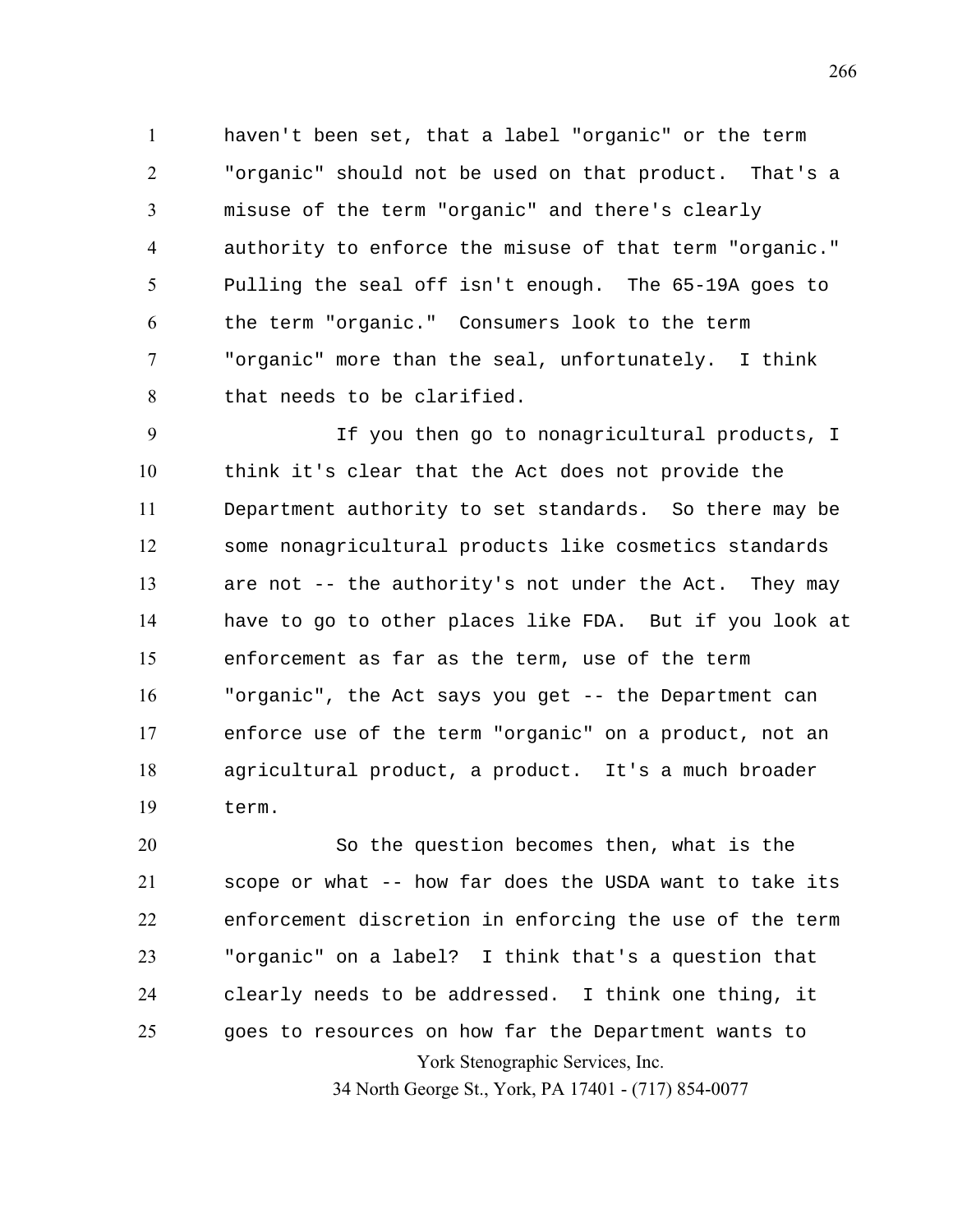extend that enforcement discretion. I think there also might be some proxies on other ways to enforce that enforcement -- you could look to the FTC, which enforces all sorts of label claims. They've done it on "ozone-friendly" and things like that. They could certainly do it on organic, on nonagricultural products that are organic.

I should add quickly that you'll hear from my colleague at Consumers Union, that both Consumers Union and Center for Food Safety have a joint position; a recommendation or thought we'd like to put forward on some of the cosmetic and personal body care products. Real quickly, I would like to get to the Sunset document. The law 65-17E requires full review consistent with the provisions of that statute. That includes looking at health and environmental issues incompatibility issues. Unfortunately, the document that's presented says we need to look at this general concept of sunsets. Well, the real question is what is the sunset within a concept of the Organic Food Production Act? It's not generally how we look at sunsets and it's not -- that doesn't give us some type of justification on how other sunsets kind of truncate 24 the review of the statute specific.

York Stenographic Services, Inc. 34 North George St., York, PA 17401 - (717) 854-0077 Sunset review in -- under the OFPA means you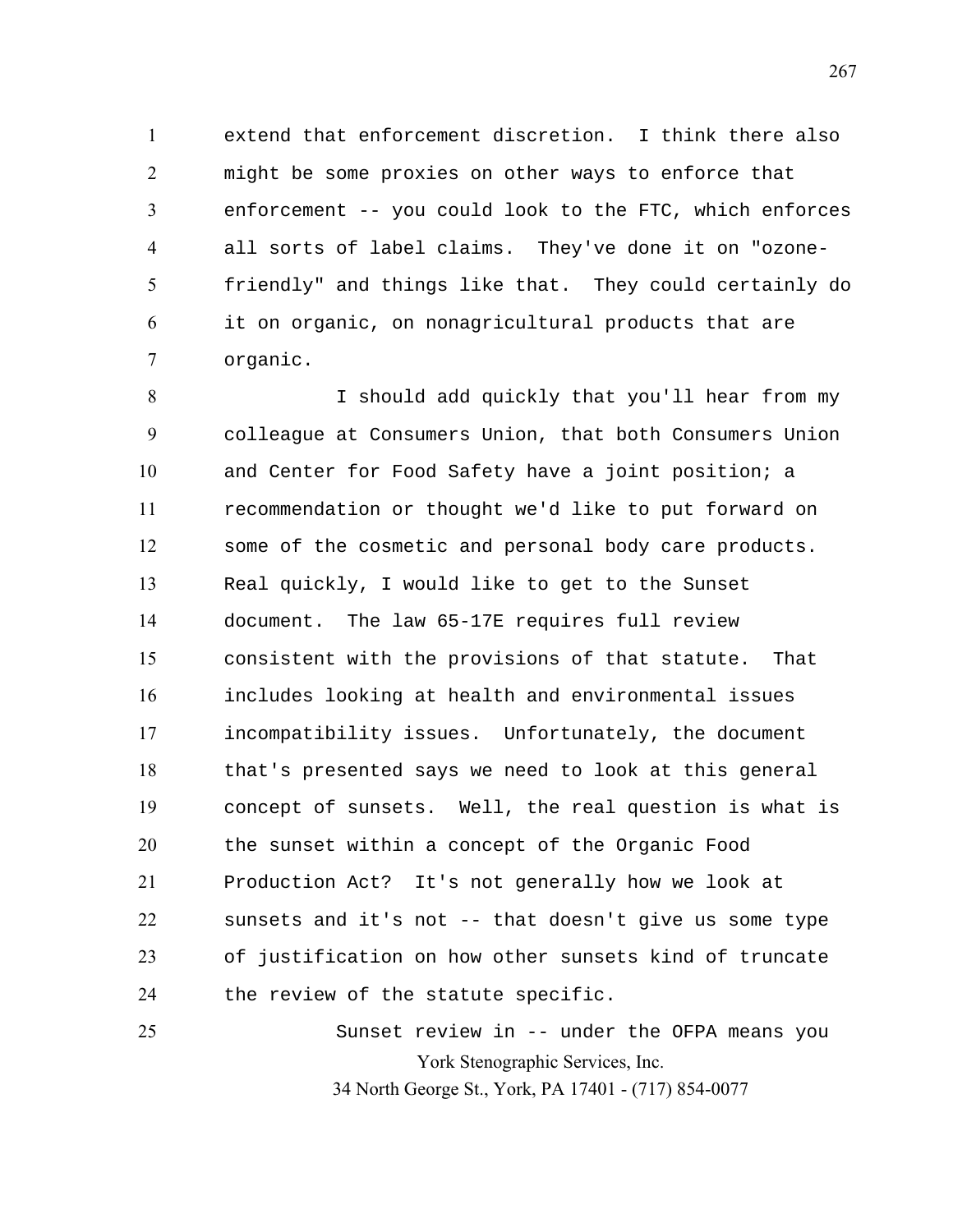have to look at materials consistent with 65-17 and that means you don't just look at whether it's continued use, you look at it's health and environmental and organic compatibility. The list was designed to be -- in our -- consumer's mind, I think, diminishing, not entitlement to stay status quo by just looking at continued use. I also think you can't put a paper out there saying we're only going to look at continued use and not compatibility when the Board just put forward recommendations on what organic compatibility means out there.

Certainly, materials that have been reviewed in the past haven't necessarily been looked at that compatibility standard, so you know, I think it's unfortunate. I realize there's a serious burden of work, but the law says what it does. I think you'd be short-changing consumers' expectations about diminishing materials, about creating a list that diminishes materials, not create entitlements and I would ask that that document be revisited. Thanks.

CHAIRPERSON KING: Questions? Thank you, Joe. Wait, Rose has a question. Joe, Rose has a question. Sorry.

York Stenographic Services, Inc. 34 North George St., York, PA 17401 - (717) 854-0077 MS. KOENIG: On that -- back to the Sunset, because that is a document that's up there being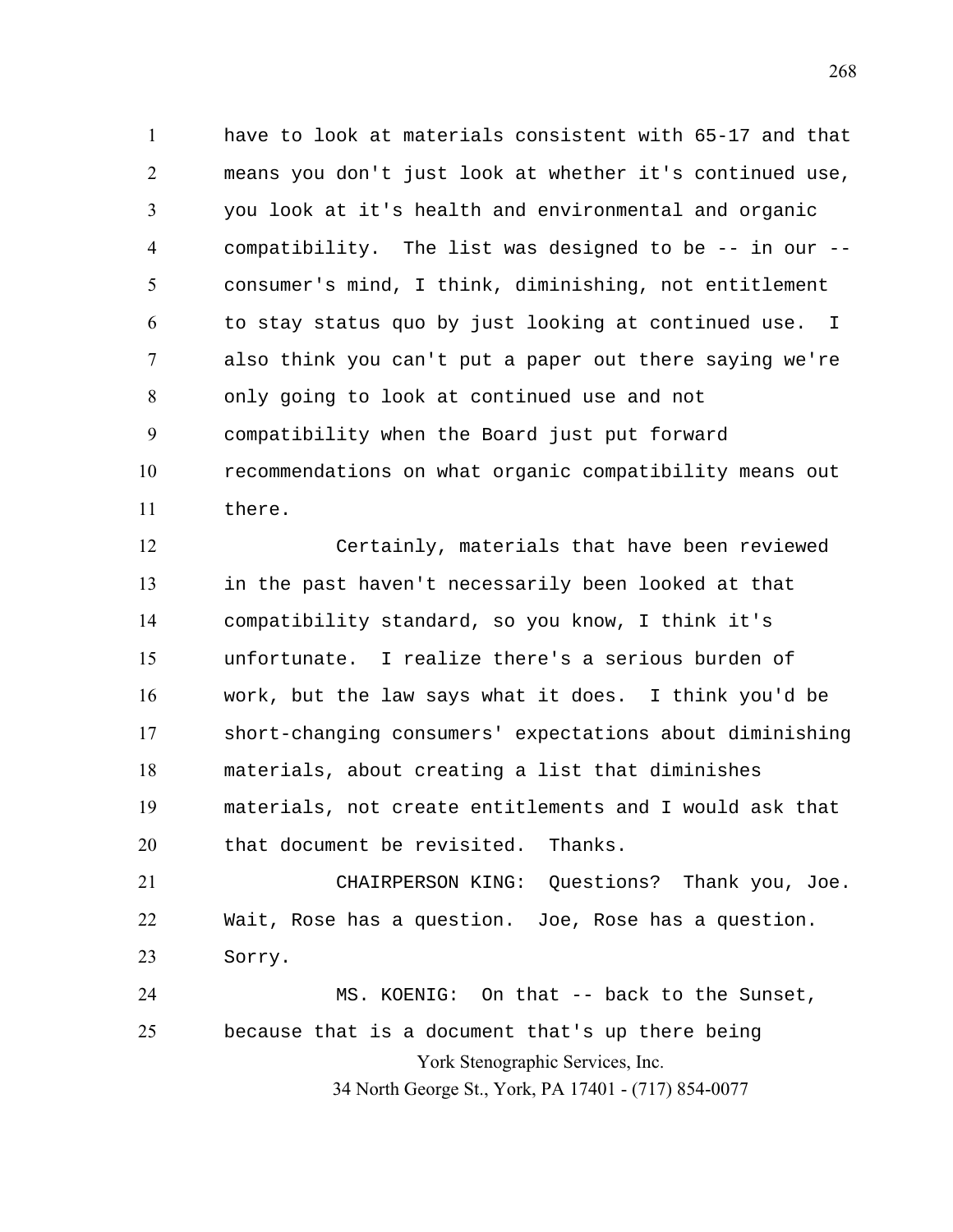considered for a policy or vote. Can you elaborate a little bit more in terms of your -- you are a lawyer, correct?

York Stenographic Services, Inc. 34 North George St., York, PA 17401 - (717) 854-0077 MR. MENDELSON: I try not to admit that. MS. KOENIG: But -- because you didn't state that. But your legal interpretation of that -- because we -- our original document, our original proposal had a much more thorough review process. It was quite different, although the final document was a kind of bringing together of some aspects, but some of the points that you raised were in fact raised by the committee as we were trying to bring these two documents together. So if you could elaborate on that concept, especially the first part, that review of Sunset was something that the NOP had constructed or argued -- 16 MR. MENDELSON: Well, I --MS. KOENIG: -- you know, from a legal point of view and unfortunately, we're not lawyers, so -- MR. MENDELSON: Yeah, I just -- in reading over the document, there's this general discussion about what a sunset is and it sort of mishes-mashes statutes that may sunset, in general, the whole statute or the authority under the statute versus what the OFPA says specifically. The sunset only goes to the materials, so it's really, I think, disingenuous to look at other laws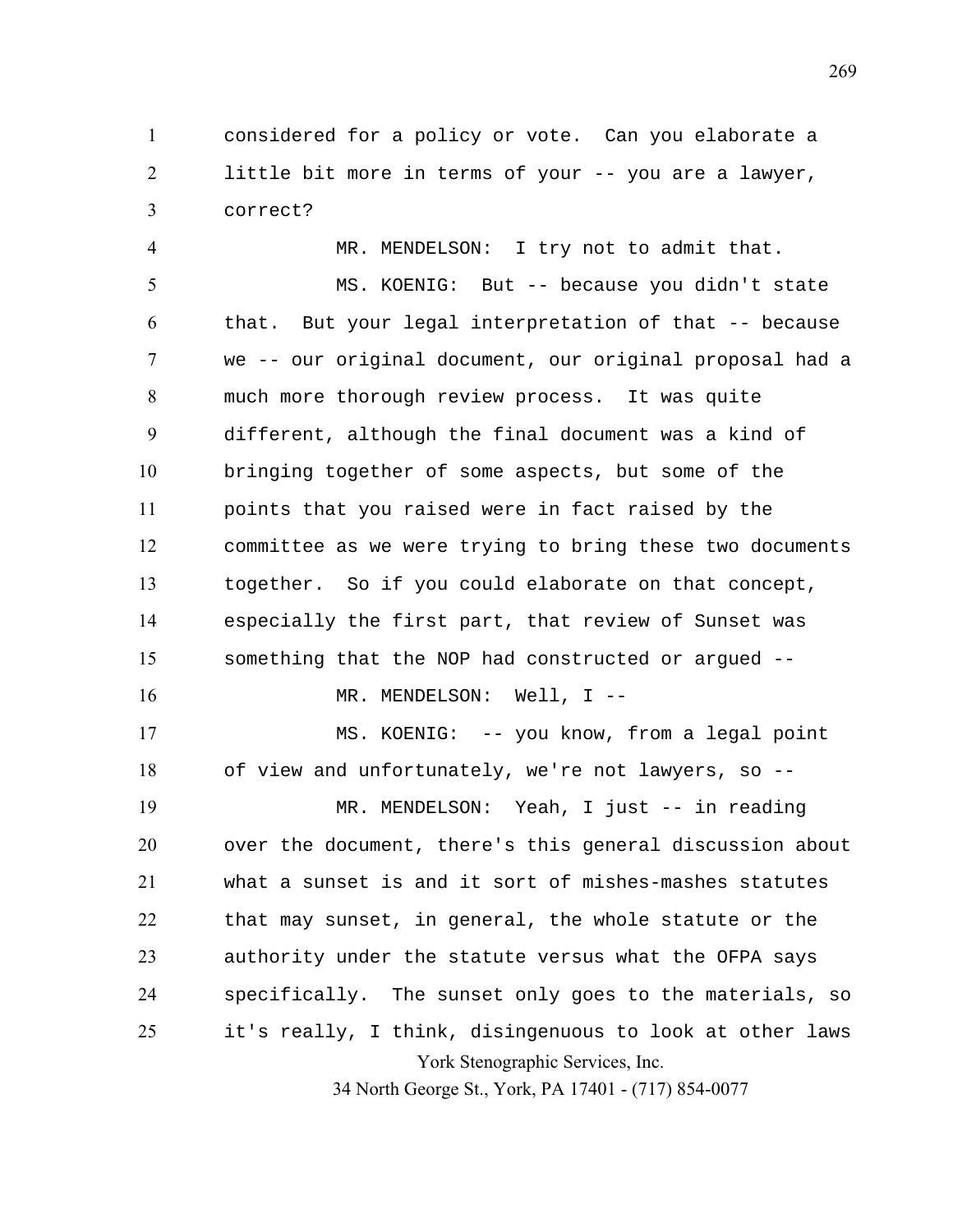and other sunset provisions to give some type of gloss on how we can interpret Sunset provisions, generally. I mean, the sunset provision in the OFPA has to specifically be interpreted to be consistent with 6517.

I mean, that's what it says. And if you'll 6 look at  $6517 - I'm$  sorry, I don't have the subsection, I mean, it's -- you know, the three characteristics. So you know, I don't think you can look at statutes that have sunset provisions that don't related to organic and somehow say well, that allows us to eliminate two of the three criteria that we needed -- that, you know, that the OFPA says we've got to look at. I mean, that just -- that's just not -- is that clear?

York Stenographic Services, Inc. MS. KOENIG: Yes, it is. And I had one more question. Taking advantage of some legal opinion. The one other question I had is that we -- and again, this may be more of a program area, so I'm just posing it to you and it's not to disrespect the NOP position on it, so I want to be clear on that. But we, as a committee, had questioned whether if we started the process, if we put through the Federal Register a notice that these materials were going to be up for sunset and if we went through kind of due diligence to complete the work, however, we didn't finish the work. We were -- and I don't want to quote because I'm not sure, but it was my

34 North George St., York, PA 17401 - (717) 854-0077